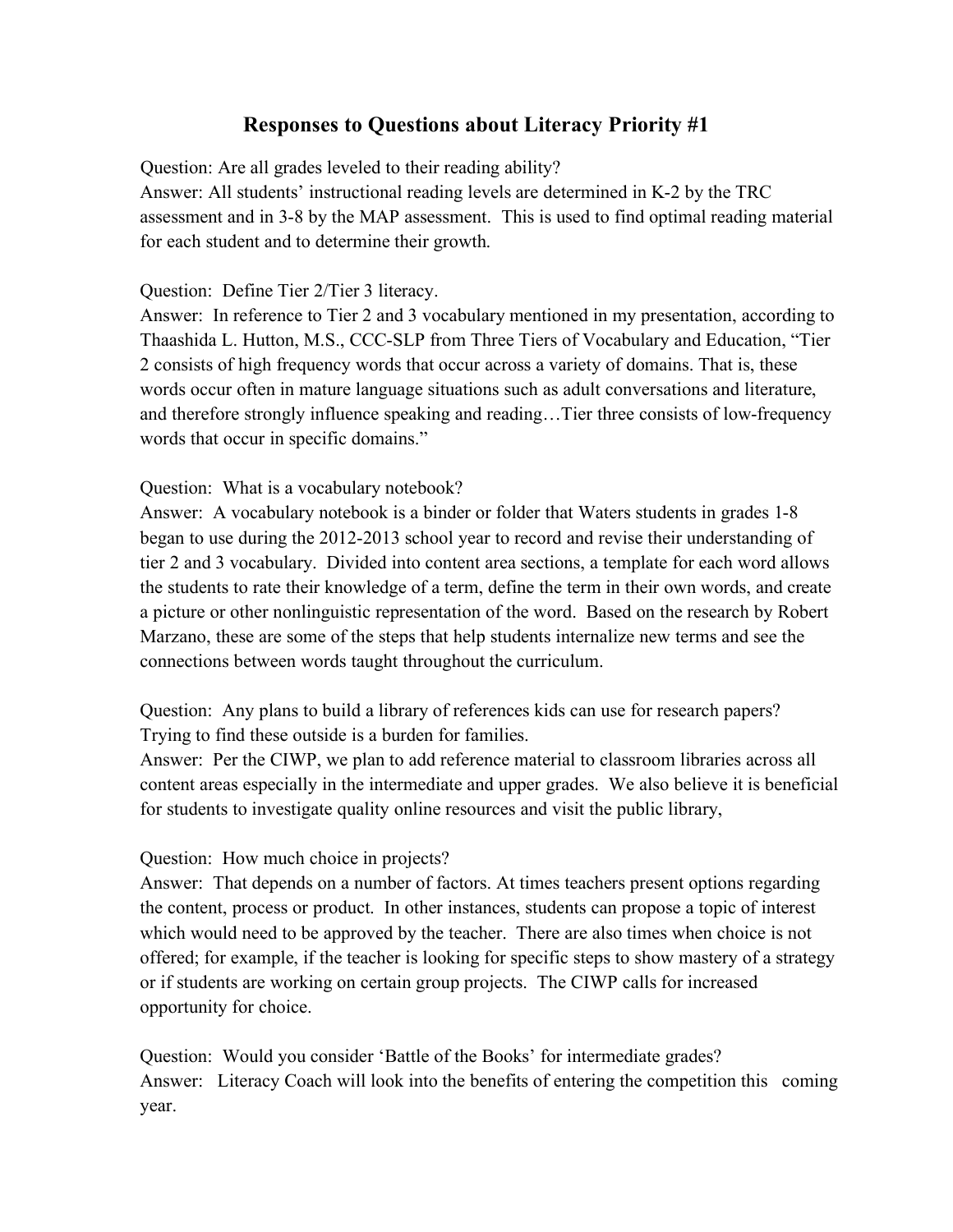Question: What do you hope to acquire to enhance literacy in  $6<sup>th</sup> - 8<sup>th</sup>$  grade? Answer: We will investigate writing curriculum, CCSS aligned guides for instruction or a student program for the development of writing skills. We are considering supplementary materials to help with the instruction of the use of conventions (grammar, word choice, etc.).

Suggestion: September community class about leveling, Daily 5 & Café and Lucy Calkins; Response to intervention public meetings/train parent mentors.

Answer: We agree that training parents in the basics of curricular programs is beneficial as long as we have several parents in attendance. Literacy coach is planning to send out a survey to determine the time and day that the majority of respondents can attend. Nit sure what is meant about a public RTI meeting. If the purpose is to educate parents about the process, this could be a topic for a workshop. Interventions, however, need to be provided by certified teachers.

Question: RTI seems to be focused on slower learners. Can you focus also on higher learners?

Answer: We are committed to meet the needs of all students at Waters and spend a great deal of time addressing differentiation beneficial to students at all levels. RTI by definition is focused on students who need extra support.

Question: Will there be any "pull-out" groups for instruction of students at higher levels? Answer: At this time, we do not have this type of program. Students are challenged through differentiation in the classroom.

Question: Would we consider a leveled reading program such as the one implemented in  $2<sup>nd</sup>$ grade for  $1<sup>st</sup>$  or  $3<sup>rd</sup>$  grade as well? Answer: This is an ongoing topic for discussion for staff and administration.

Question: How can we use student performances and drama class to increase literacy? Answer: Fine Arts teachers are continually collaborating with teachers of all subjects and align their activities to support those subjects, including literacy.

Question: You mentioned open classroom. What is it?

Answer: By 'open classroom' Ms. Nissim was referring to a model in which teachers share strategies with colleagues, such as through peer observations and feedback.

Question: Could retakes or pretests be used to reinforce what students are learning in reading similar to the practice used in  $5<sup>th</sup>/6<sup>th</sup>$  grade math?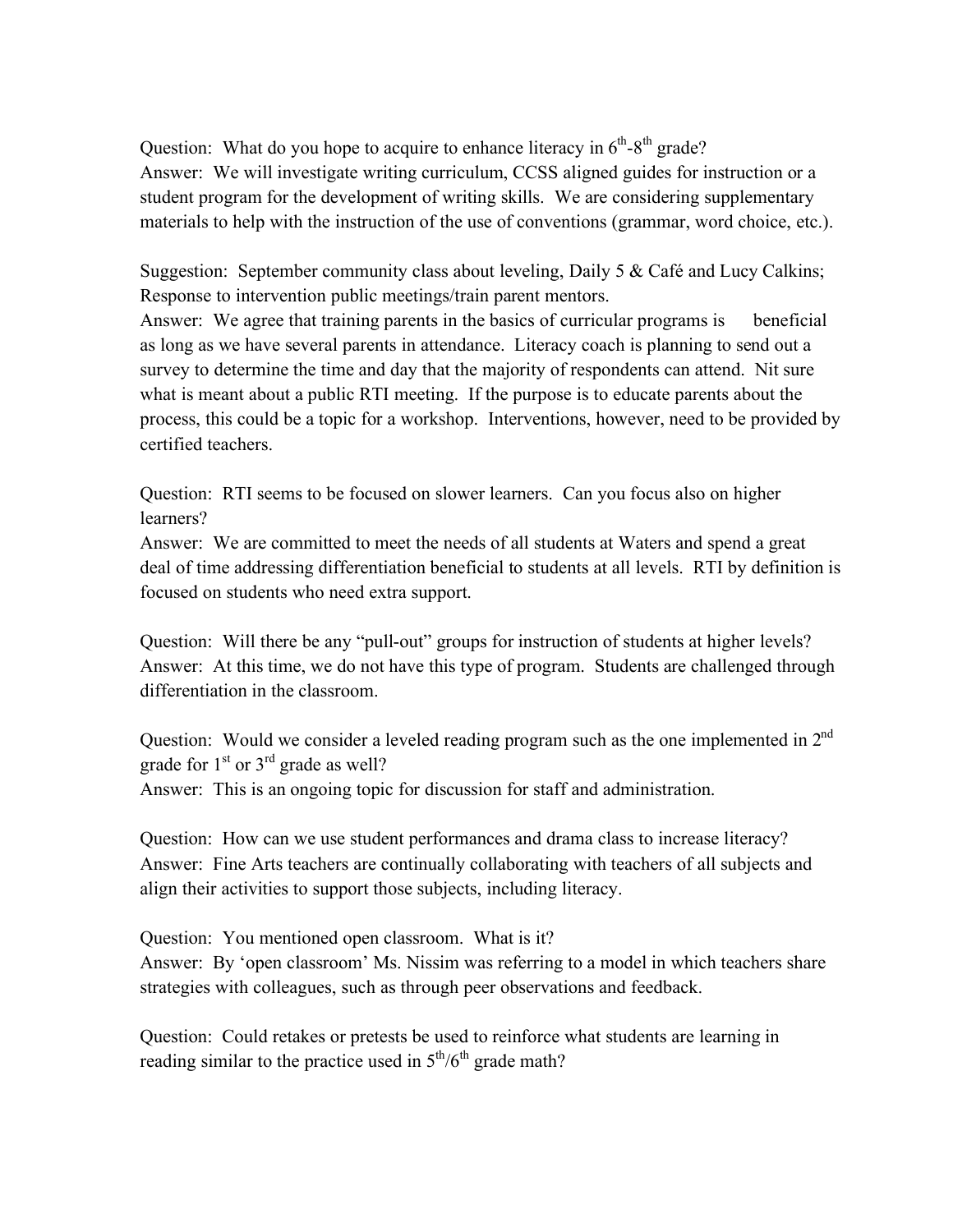Answer: This is a decision that would be up to our reading teachers. Coach will bring it to the table for discussion.

Question: How will literature circles be supported for SEL competencies? Answer: This instructional practice fosters collaboration, personal responsibility and perseverance.

Question: Waters citation standards posted on web so parents can help (Is this in reference to citing references?)

Comment: Too much emphasis on APA style and citing sources takes away from learning to write well.

Answer to question: We will discuss posting directions for citing sources.

Response to comment: A simplified APA style has been required for certain research assignments; however, there has not been a great emphasis on this aspect of writing. Our writing program is a comprehensive, year round endeavor which focuses far more on expression, organization, content and conventions supported by Common Core State Standards than it does on citations.

We would need more clarification in order to address the following questions and suggestions:

- Literary program-multi-sensory reading program-integration with body movement
- Reading milestone and RTI-Whole word program
- Please provide websites for parent/community research.
- Opportunity for public speaking-tour ambassadors
- How to get a mobile library

# **Responses to Questions about Math – Priority #2**

Question: How do Math talks work for kids who are "more shyer" or socially reticent?

Answer: The purpose of Math talks is to give all the students reaction time to answer a question in a variety of ways. "Wait time" is given and students that have the least amount of ways are the ones that have to be called on first! This will give them the opportunity to "claim" their method! Their name is written on the board but they don't necessarily present their method. They just explain how they came up with their answer and the teacher makes the notes on the board of their method.

Question: Is the Math Enrichment Curriculum Research Based?

Answer: Yes! What the Math Enrichment Curriculum entails is more of an intervention based and or tiered lesson learning. This means that there aren't lessons, units, plans, exams, etc…Each student receives one to one instruction on the more difficult lessons they have.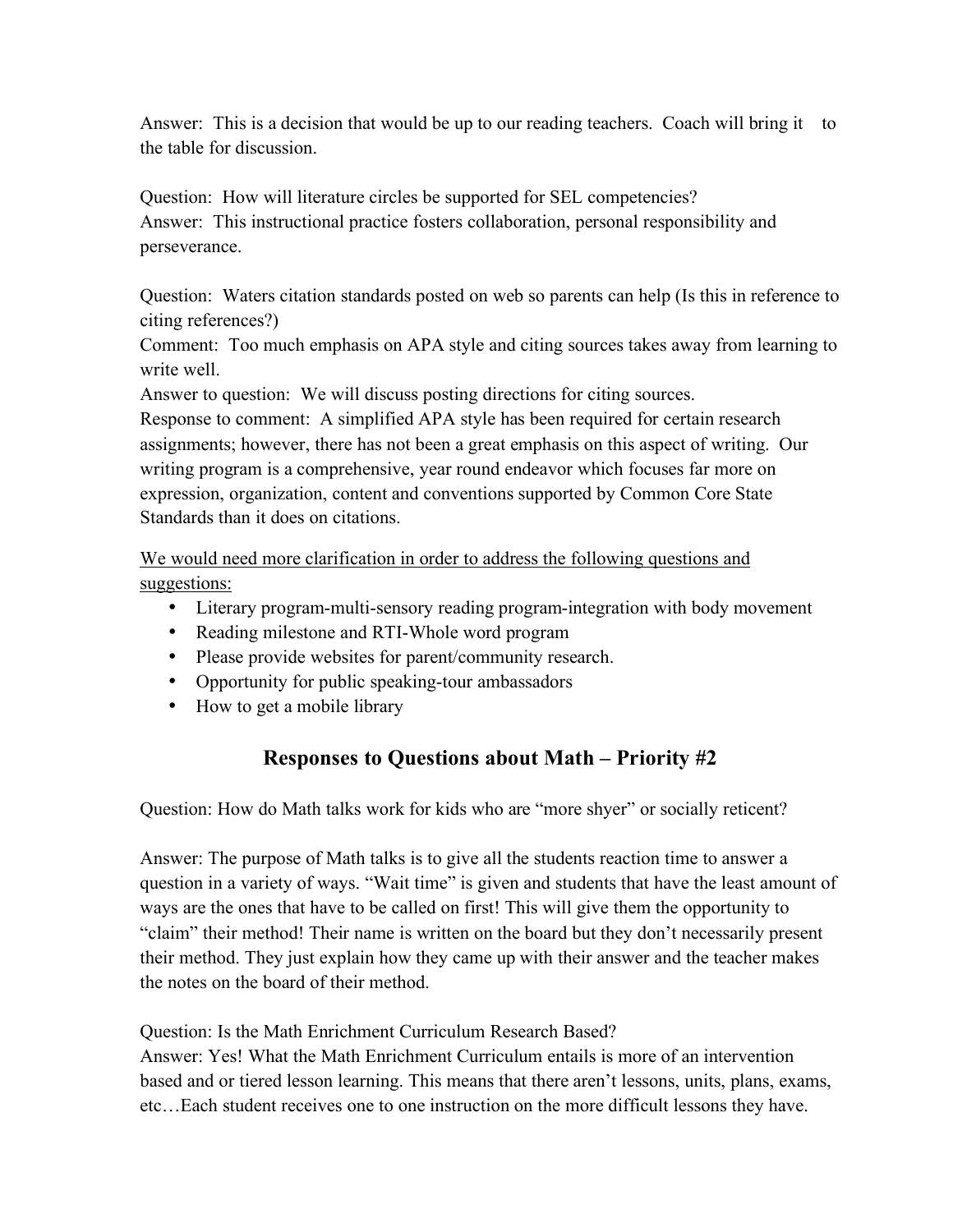The lessons delivered are research based and so are the progress monitoring, graphing, and checklists. It's not a curriculum but more of a supplementary math course on the fundamentals.

Question: How does every teacher build the respectful environment that Mr. Leatherwood speaks of?

Answer: The environment is promoted by the teachers but it has been built by the administration, parents, and the surrounding community. All of the stake holders of the school reinforce the respectful environment of the school by investing in it. This is evident to the students and they in turn notice the school as a center of the community and begin to behave respectfully towards one another and the staff. The staff carries out this behavior by being a part of all the extra-curricular activities that are offered by the school.

Question: How do we challenge the average and advanced students? Answer: Within each curriculum that is offered her e, there are lessons that are considered: Enrichment, Extensions, Advanced, and Strategic Intervention. These lessons are delivered within the curriculum that challenges each student at their level. It will not mean that the student just receives more work!

Question: It seems like the math enrichment could be more game based. More worksheets? 2 hour tests? I get the urgency and the importance, but it seems like the lessons of urgency could cause unnecessary stress.

Answer: Indeed! However, the method that is being utilized gives each teacher with background information, provides students with basic practice, and individualizes each student's mastery level. This could not be done with games. We will try to incorporate some more activities that are not just paper and pencil to alleviate the stress.

Question: Differentiated Learning in math enrichment results in kids being put into groups labeled "smartest". Kids are humiliated by this. How can we do this better?

Answer: First we could eliminate the announcement of groups and students can be placed discreetly in their levels that wouldn't seem so obvious to each other. Second, groups can have varying names that will not have anything to do with levels. Ex. Harvard, Princeton, and Yale math groups! Each group can be a different level without any discernible labels. Lastly, students can have the opportunity to move from groups as they progress.

## **Responses to Questions about Science - Priority # 3**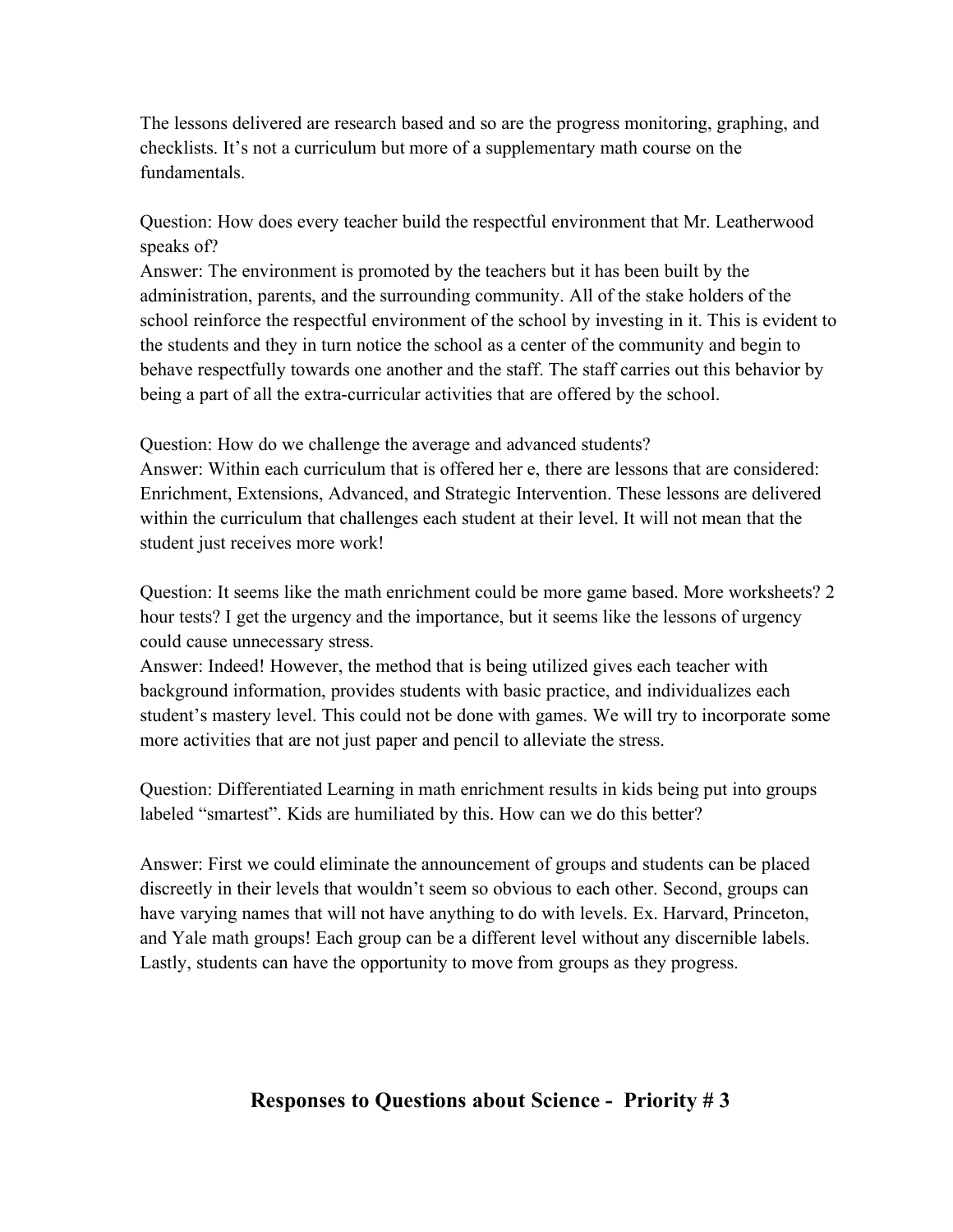Question: "We have a good science program. I hope we don't lose some of the better aspects because of a huge focus on assessment. Seems like it's about PERFORMANCE, which sounds great. Can't the language in the CIWP reflect this rather than having a focus on assessment."

Answer: We completely understand your concern, and "assessment" has become a loaded word, particularly in the CPS. We will definitely tweak that milestone as to make it more clear that the shift in assessment inside the science classrooms is to help shift what science instruction and assessment will look like in a classroom that is more aligned with the newly adopted Next Generation Science Standards.

Question: "Glad to hear ecology is still an important part of the plan" Answer: We agree!

Question: "If teachers are looking to integrate the science curriculum map more closely with what is happening at the school in ecology, will such plans be available to parents in the form of a syllabus?"

Answer: We absolutely wish to share this "blueprint", or document, with the community. We wish to address this in the wording of the milestone, by listing general timeframes that we hope to complete various stages of the document (for example, a general outline of K-2 by the middle of the 2014/2015 school year, etc)

Question: "Will we get a second science lab as planned anytime soon?" Answer: This is still a topic amongst discussion, and is still being worked on by the administration. It is not, as of now, a milestone we are currently placing in the Strategic Priority #3 (Science).

Comment: "What are we doing to support growth/transition of ecology department." Response: Mr. Leki is still in charge of the scope and sequence of the ecology department, and we continue to have collaboration (which we hope to increase even more with working on the abovementioned "blueprint" over the next couple of years)

# **Response to Questions about Fine Arts – Priority # 4**

**Rationale:** The arts are valuable for nurturing creativity, teaching that problems may have multiple solutions, teaching the multiplicity of perspectives on the world, engaging students with the idea of an audience for their ideas, and showing students that small differences may have big effects. This priority also helps achieve CCSS goals of independence, content knowledge, comprehension and critique, and understanding other perspectives and cultures.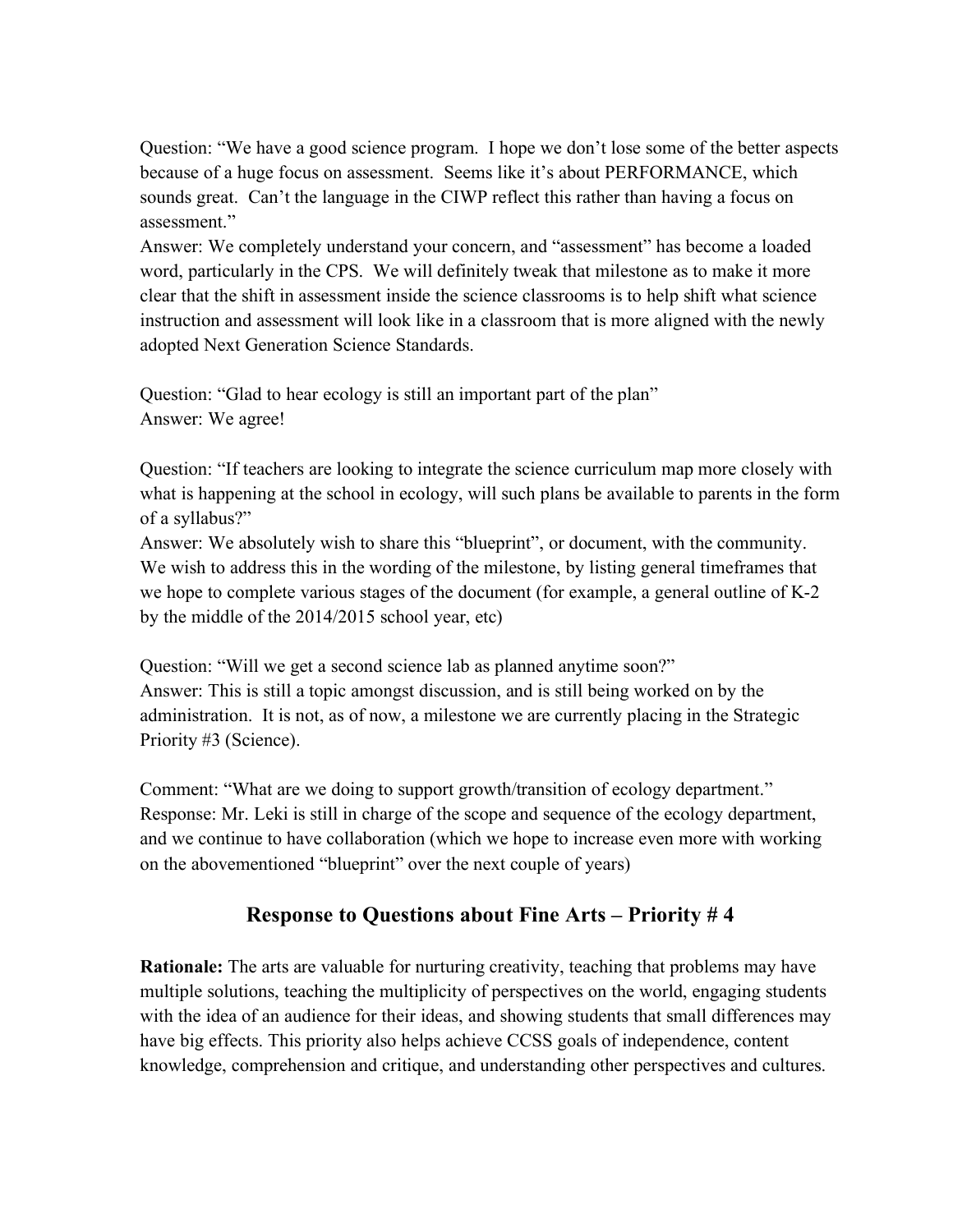#### **Fine Arts Focus, Arts Integration, Assessment & External Partnerships**

**Comment (C):** Thanks for your continuing efforts to integrate the arts into all curriculum and to integrate our school into various community events.

**Question (Q):** In Mission Statement ---Is the word audience included?

**Response (R):** 2014 Revised School Mission Statement

We strive to provide hands-on, authentic learning in all content areas focused on the development of the whole child. The integration of the arts, environmental studies, multiculturalism and technology supports the diverse and unique learning needs of all students. Waters staff, students, parents, and community foster a nurturing and collaborative learning environment. Our external partnerships contribute to our professional staff development, networking and leadership skills.

**Q:** Where will our Art Room and Computer Room be housed with projected population (classroom) growth? How will that impact our Fine Arts designation?

**R:** As of next year's student population projections, Art Room and Computer Lab will remain in current locations. Fine arts schools across the city have a variety of creative space solutions---sharing space with community centers, sharing classroom space among disciplines and "on a cart" instruction without losing fine arts designation.

- **Q:** Establish a syllabus and curriculum for fine arts program?
- **C:** Publish on web syllabus
- **C:** Publish notes per grade for ILT/Arts

**R:** All fine arts teachers have discipline-specific syllabi available for parents at Fall Open House (available upon request). Syllabi are skill-specific not project based. Projects vary based on arts integration themes. Visual Arts syllabus is on classroom website (accessed via school website). All syllabi can become links on fine arts page of school website. (**Milestone 1 of Priority 4 Action Plan)**

**Arts Integration**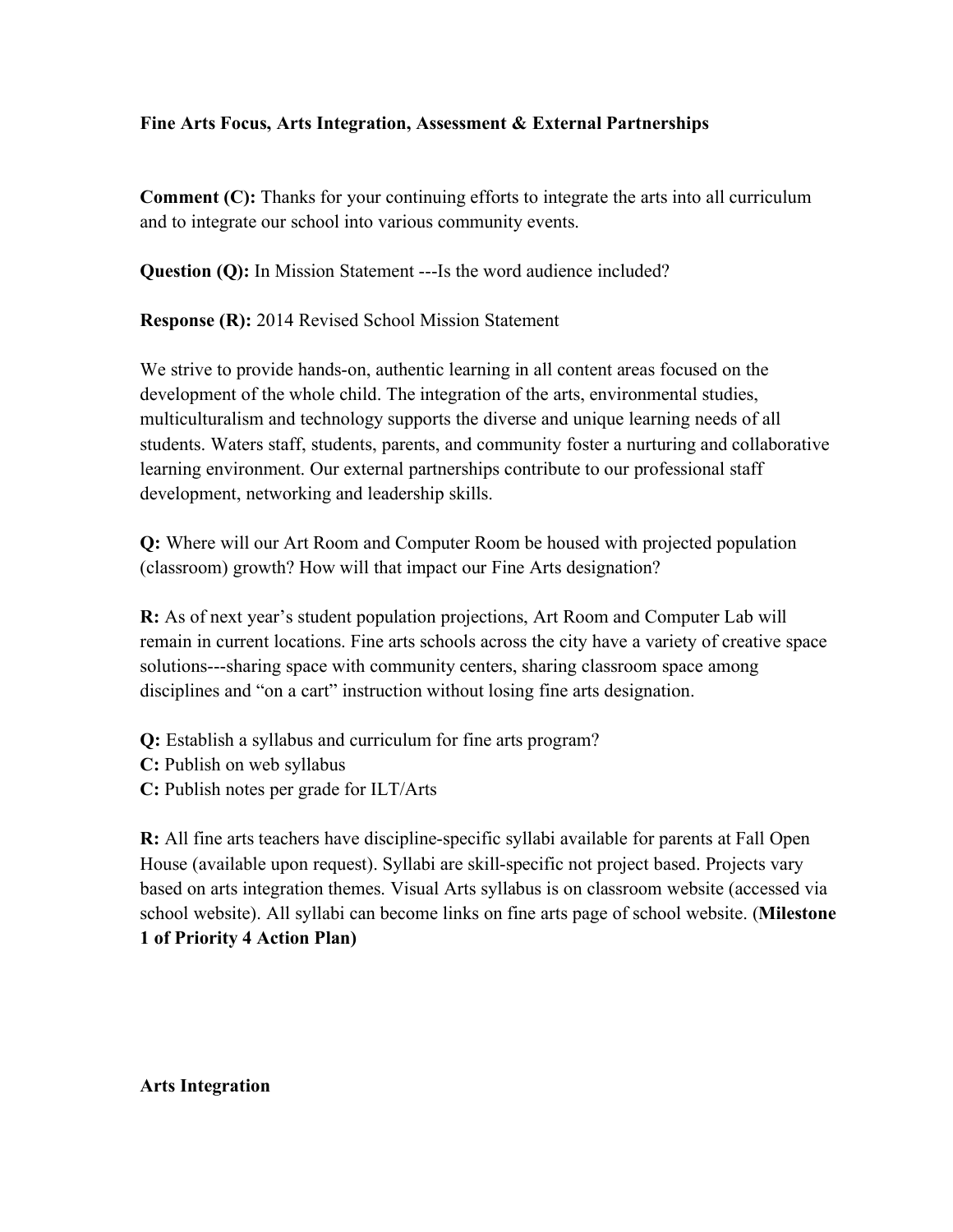**Q:** No integration of fine arts program into core curriculum---reading, math, social studies? Why is this not a goal?

**R:** There are numerous arts integrated projects everyday across the curriculum throughout the school day. We can do better articulating what is already happening in core curriculum and will come up with new ways to showcase core curriculum arts integration. **(Milestone 1 & 2 of Priority 4 Action Plan)**

*A snapshot provided by a 5th grade parent in our CIWP Team discussions:*

*In reading: she worked on various individual and group projects (based on literature circle books) including a pop-up book, a puppet show with original rap song, and a children's*  book. I believe kids get a long list of potential formats but are free to choose others they *invent.*

*In social studies: she helped create a "Today Show" segment about Mayans and wrote a short story based on what she learned about the Inca. (Kids choose their presentation formats, such as skits, 3-D maps, etc.)*

*In science: kids keep an "interactive journal"--on one page they summarize the information they've learned on a topic, and on the opposite page they represent it in any visual way they choose that is meaningful to themselves. (My daughter usually chooses a comic strip format, with or without the Three Stooges.) As I write this, she is creating a collage about healthy lifestyles.*

*In writing: Today she turned in a 32-page children's book she wrote and illustrated. The kids will all take a field trip to share their books with the residents of a elder care facility.*

*In math: Kids will be creating quilt squares based on math themes--drawings, formulas, whatever they choose. (I know this because I will be assembling and quilting the project when they have finished drawing.)*

#### **Assessment**

**Q:** Can we "measure" qualitative work by surveying the students about their experience? **Q:** How are kids being measured or graded? How do we know what they are learning?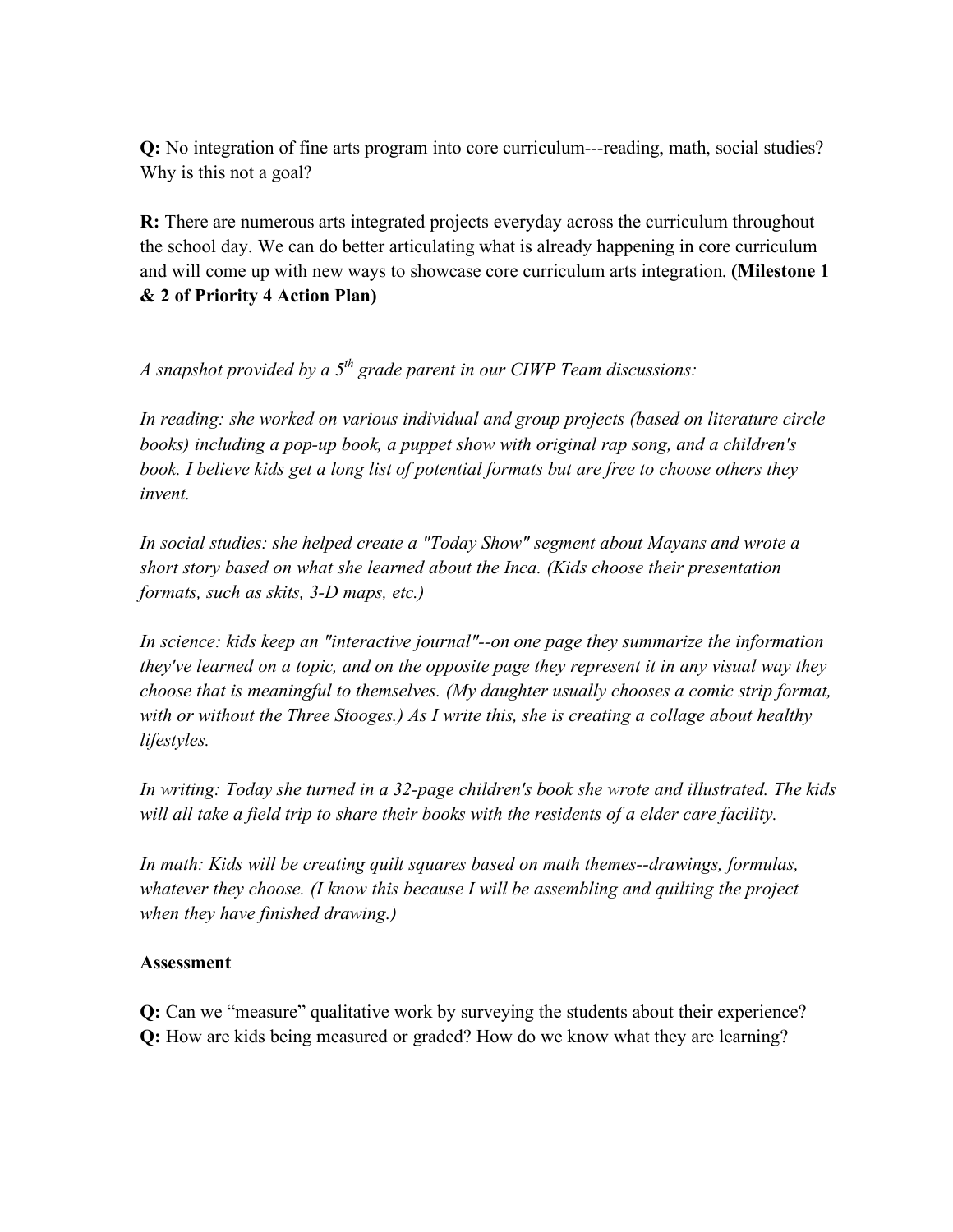**R:** Students are being evaluated by a variety of methods including checklists, rubrics, reflective responses and performance-based assessments (including exhibits, docent activities, studio and stage performances and curriculum showcases). Ongoing informal and formal progress monitoring, rubrics and checklists provide measurement for student achievement. Evidence of student learning is available through direct inquiry, digital portfolios, documentation panels, website(s), and exhibit and performance formats. **(Milestone 4 of Priority 4 Action Plan)**

#### **External Fine Arts Partnerships**

- **Q:** Increase fine arts options before and after school---drama club, chorus, band or orchestra?
- **C:** Integrate with Old Town
- **C:** Still don't understand dance in gym
- **Q:** Can we use external partnerships to bolster performances?

**R:** We have a variety of fine arts options after school including two partnerships with Chicago Arts Partners In Education (CAPE) and visual art, music and dance opportunities with Right At School (RAS). Grant writing and networking have built numerous partnerships in the past and will continue to do so in the future. We are currently utilizing our in-school partnership with The Creative Schools Fund, Ingenuity and CAPE to provide 10 week dance instruction and process-based performances (5/29-6/1) for all of our students in K-8. This partnership was possible through a \$15,000 grant that was secured this school year. Our dance instruction is taking place in physical education class in order to increase fine arts opportunities for students (rather than reduce instructional time in another fine arts discipline) and as a way to meet physical education standards and goals through movement/dance. We have had partnerships with community neighbors such as Old Town School of Folk Music, Ravenswood Artwalk, The Cambodian Society and Killing Fields Memorial Museum and Oppenheimer Family Foundation in the past. We will continue to pursue new fine arts partnerships and strengthen current external partner relationships. We are currently a *Category 5---Excelling* (our Creative Schools Distinction) on our School Report Card. A large part of this top rank is due to our evidence of external fine arts partnerships and before/after school fine arts programming. **(Milestone 3 of Priority 4 Action Plan)**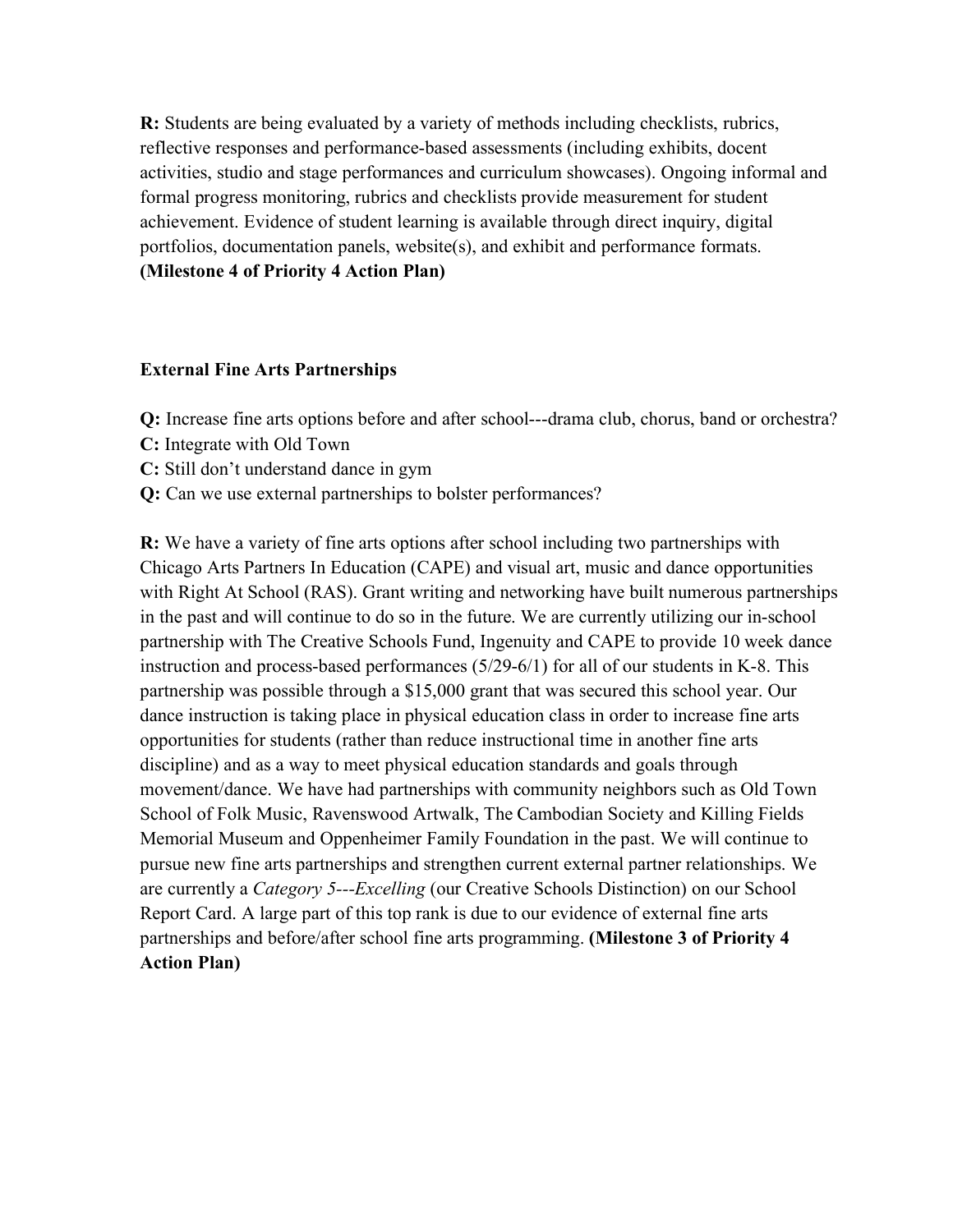#### **Responses to Questions about Fine Arts (Music) – Priority #4**

**Question: How can music be integrated into the common core curriculum? Response: Music is its own ideology. It has its own language which includes notation, history, ear training and theory. A basic formal understanding of music is essential so that the relationships between itself and other general subject matter can be understood. Music is integrated into the core curriculum as much as possible at varying levels and degrees. It's relationship to areas such as history, psychics, math, writing and geography are constantly expressed. Although these relationships are important, having a basic understanding of music is vital! We will continue to use music as its own subject but constantly strive to integrate it to teach, writing, basic math, fractions, history, geography, etc.**

**Question: The music program is a shadow of its former self. How will we address this? Response: The music program is not a shadow of its former self. Rather, it has taken on a different philosophical view. The music program has changed because the needs of the school community have changed. There is less space this year due to the implementation of more classes. The music "room" no longer exists for that same reason. Because of the large population of Water's student and the limited time given for music and art integration the program has evolved and will continue it evolution based on the needs of the students which continuously changes. Our program provides our students with history of music, theory, visual instrument identification, class choral singing, ear training, song writing and much more. Our program is an invaluable resource for our students based on our school community's needs and the resource that are available.**

#### **Question:. More hands on music exercises!**

**Response: Depending on your ideology of what music is, if its singing, playing an instrument, performing. learning theory & ear training or musicology it all falls under being music exercises! Music is a continuous exercise in practice and learning new methods & theories. "Hands on music exercises" are what our classes are all about. Our student see instruments, interact with them, they learn about instruments and singing, they research composers and artist and they perform. These musical exercise are based on college level components of learning where there is a broader focus that is more conducive to the student acquiring usable skills and learning through an integrated method and not by a limited view of basic music lessons or simply singing. The idea is to keep the students senses constantly viewing and using the material in different**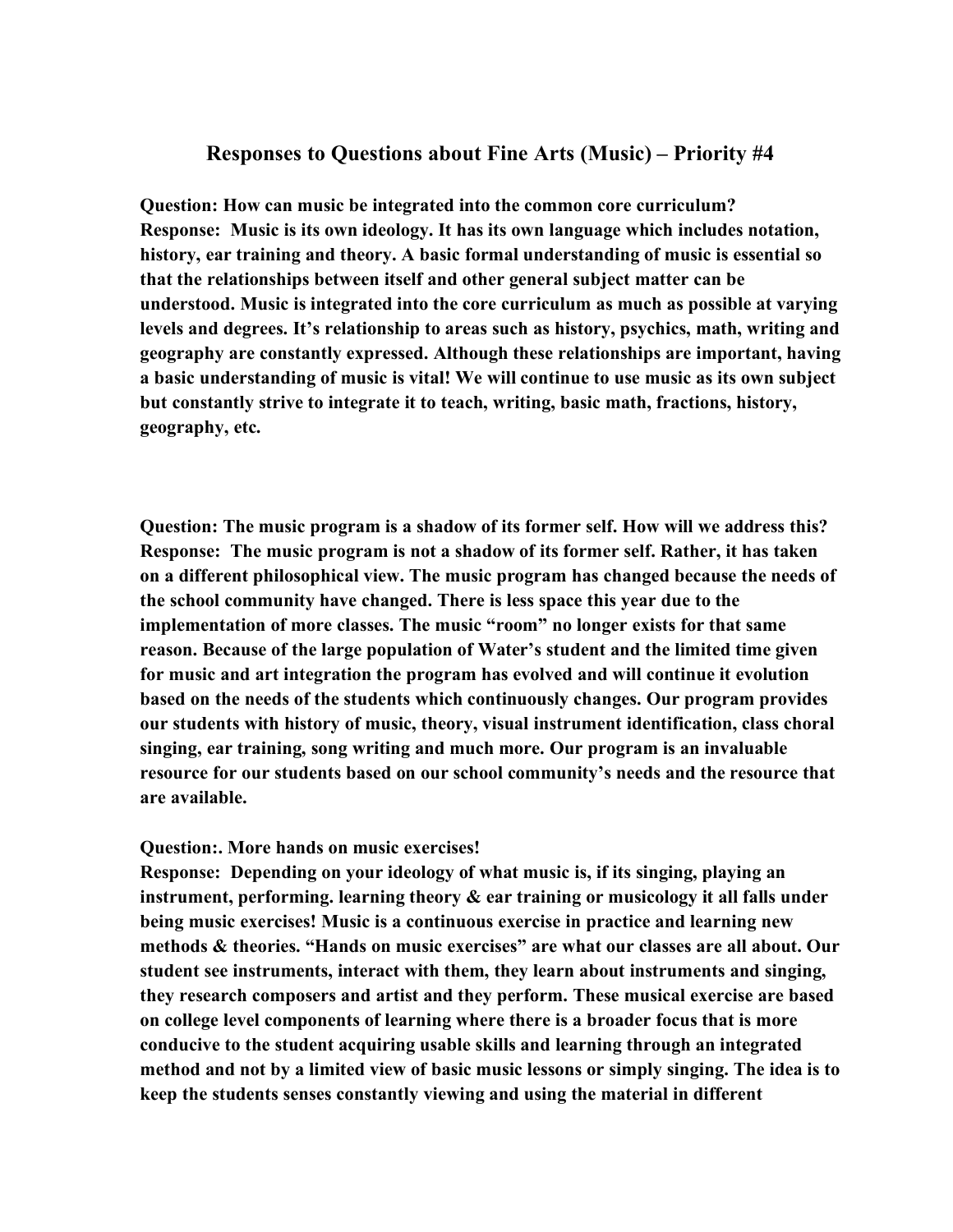**approaches. Certain things are valuable, they become more valuable when they have a wider approach and objective.**

**Question:. Too many coloring sheets in music. More instruments. More singing. Old Town school of music.**

**Response: -Coloring sheets are used for multiple reasons in music class. Students get to see various instruments that they may never see in general through this activity. Students get an opportunity to create their own concepts of what these instruments would look, feel and sound like through this activity, class discussions and research. There is also a behavioral aspect to these activities. Our young students love these activities so it is often used as a tool to rein in misbehavior and as a method of refocusing students. Another benefit of this activity is motor skill development. Students get to practice not only their creativity but there ability to draw and write. The coloring activities are a great way to integrate history and writing into an activity when used as such.**

**-Instruments are constantly brought into class rooms for students to interact with. the students are allowed to touch, smell, play and assess. It is a very important part of our class but not a continuous part of class.**

**-Singing in music class is a constant endeavor! Upper level students are allowed to sing music that they pick in a democratic style voting fashion along with music that is assigned to them and also engages them in a different manner by introducing them to more complex and less heard material.**

**The younger students tend to focus on more age appropriate music. All the students perform multiple times a year for other classes. Assemblies are not always a viable option because of scheduling conflicts and other activities, so we utilize our best resources, our students and staff. Each class will generally do 2-3 performances once we've extensively practiced our material and the student are comfortable. Student travel to selected classes and provide a great show.**

**-Old Town school is its own entity with its own focus, which is revenue based. Old Town is a wonderful facility with a great staff! Waters school is also excellent! It is here to service our broad community and service students from a wide economic and social background. Our resources may be limited, but our students receive a broad music and academic approach to learning. One that Old Town does not provide!**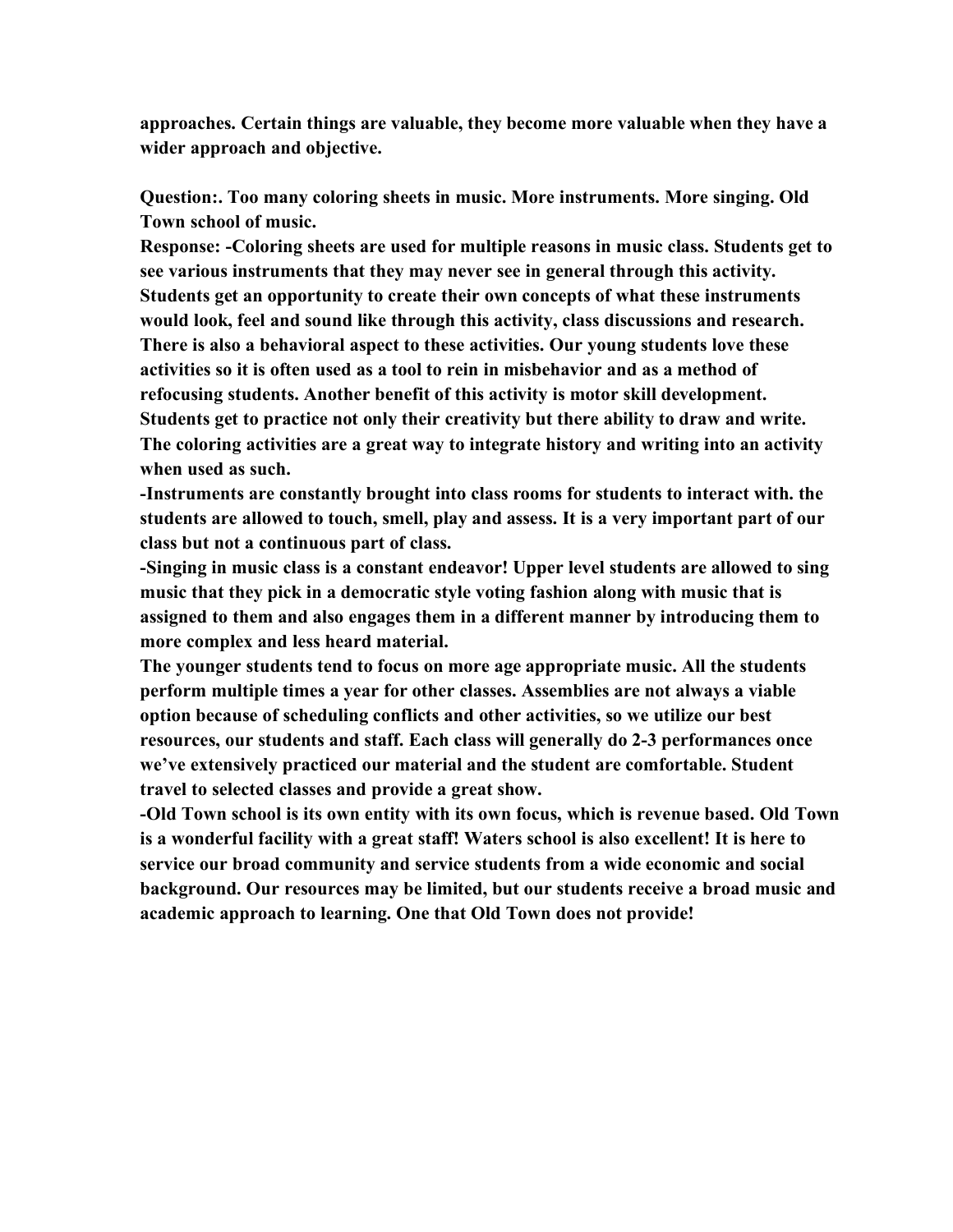## **Responses to Questions about Diverse Learners – Priority #5**

**Q: Can you further explain the "population triggers" leading to diverse learners? A: Diverse learners were targeted as a priority because they have not made the projected gains on the NWEA / MAP.**

**Q: Who are the special education teachers? How do they work with kids / classes? A: For school year 2013-2014, the teachers are as follows: K-2 – Mrs. Kathy Donovan, 3-4 – Mrs. Teresa Crespo, 5-8 Resource / Pull-out – Mrs. Carla Barta (formerly Griffin) 5-8 Inclusion – Mr. Gustavo Prado**

**1. INDIRECT SUPPORT: Special education teachers consult with the general education teachers on diverse learners' needs, including accommodations, and modifications to assignments and assessments.** 

**2. INCLUSION SUPPORT: Special education teachers co-teach with the general education teacher in the general education classroom with emphasized support given to the diverse learner(s).** 

**3. RESOURCE / PULL-OUT SUPPORT: Special education teachers work with the diverse learner in a resource / pull-out / small group setting in a separate classroom. (The grade level curriculum is used as a guide and modified or accommodated as needed.)** 

**Q: How many diverse learners?** 

**A: Currently, Waters has 56 diverse learners.** 

**Q: What does "unpack" mean?**

**A: This refers to "unpacking the common core state standards." The CCSSs are very general therefore requiring all teachers to determine what skills need to be taught in order for the students to attain the knowledge to master each CCSS.** 

**Q: What, if any, multi-sensory learning programs does Waters have the ability / resources to employ? Will multi-sensory (methods) be available to all? A: ALL teachers understand that students learn differently and therefore make a concerted effort to teach using multi-modalities. Teachers have access to all sorts of materials – as they see fit!**

**Q: What is TRC? A: TRC stands for TEXT READING COMPREHENSION.**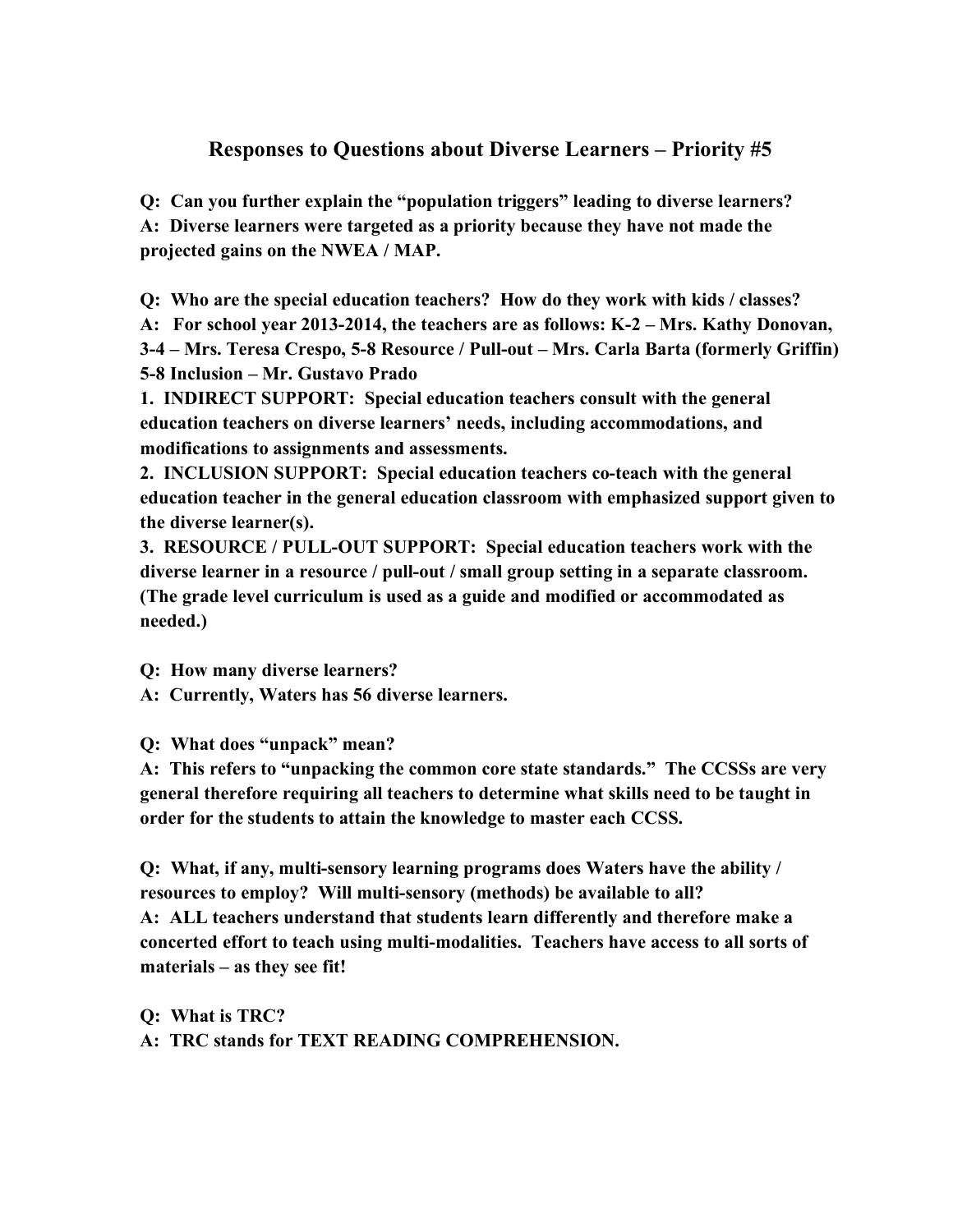**TRC is an early reading formative assessment for grades K–2. Scores help teachers to understand each student's reading development - including fluency and comprehension.**

**Q: Does or can diverse learners include higher end learners – such as those way above the bell curve?**

**A: Certainly students with various disabilities - such as specific learning disorders or autism - can have a very high IQ; however, in order for a student to receive an IEP (and be considered a diverse learner in the school setting), it must be proven that the disability is impacting his / her education in at least one core subject area.**

**Reponses to Questions Regarding English Learners (EL) – Priority #6**

**Q: How many EL students?** 

**A: We have 129 EL students (approximately 20% of total enrollment)**

**Q: How many different languages?**

**A: Our EL students are inclusive of many different cultures and speak 15 different languages.**

**Q: Are we forecasting a new, large number of ESL students, or is this priority to support the current ESL students? Is the number of EL learners increasing/decreasing for the 2015 school year?**

**A: It is very difficult to anticipate how many incoming EL students we will have. Every year we do have new EL students, the majority enter through our primary grades and also as transfer in students.**

**Q: Can the Bilingual Advisory Committee (BAC) host meetings on topics of interest for all parents? I think this is what it is being said but I am not sure.**

**A: Yes. The BAC hosts many topics that can relate to all of our families throughout the school year. Please keep in mind that the purpose and the role of the BAC is to address the needs specific to students and families who are identified as EL students/families. Since the majority of our EL families are Hispanic and are traditionally the families who attend these meetings, the meetings are usually held in Spanish. However, there is always English translation available.** 

**Q: How about posting BAC meetings! Not posted this year.**

**A: The Bilingual Advisory Committee (BAC) meetings are formal meetings and are posted in the Waters Green Notes (minimum of a week in advance) as well as posted on**